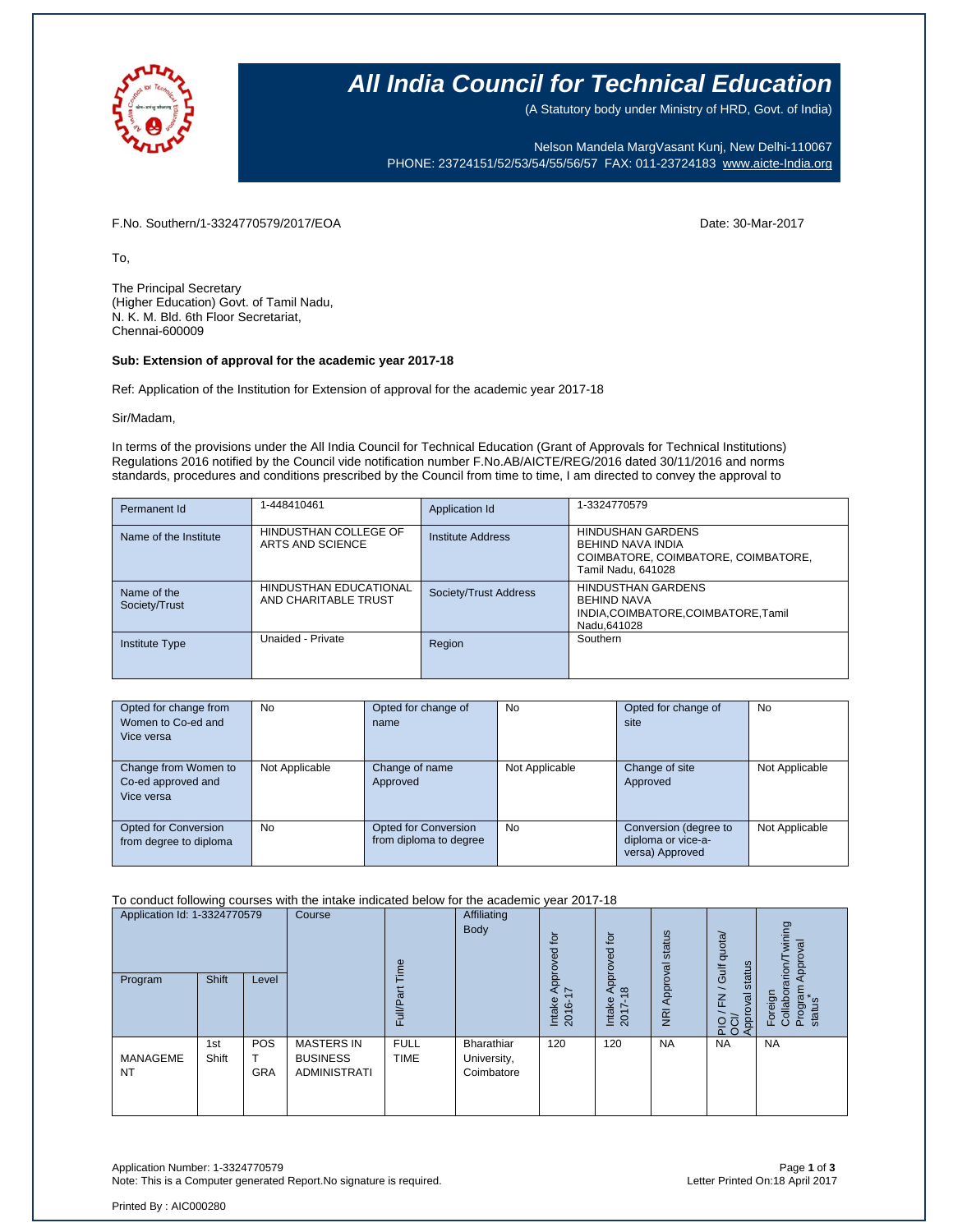

## **All India Council for Technical Education**

(A Statutory body under Ministry of HRD, Govt. of India)

Nelson Mandela MargVasant Kunj, New Delhi-110067 PHONE: 23724151/52/53/54/55/56/57 FAX: 011-23724183 [www.aicte-India.org](http://www.aicte-india.org/)

|            |              | <b>DUA</b><br><b>TE</b>                                  | ON                                                          |                            |                                         |    |    |           |           |           |
|------------|--------------|----------------------------------------------------------|-------------------------------------------------------------|----------------------------|-----------------------------------------|----|----|-----------|-----------|-----------|
| <b>MCA</b> | 1st<br>Shift | <b>POS</b><br>᠇<br><b>GRA</b><br><b>DUA</b><br><b>TE</b> | <b>MASTERS IN</b><br><b>COMPUTER</b><br><b>APPLICATIONS</b> | <b>FULL</b><br><b>TIME</b> | Bharathiar<br>University,<br>Coimbatore | 60 | 60 | <b>NA</b> | <b>NA</b> | <b>NA</b> |

The above mentioned approval is subject to the condition that

HINDUSTHAN COLLEGE OF ARTS AND SCIENCE

shall follow and adhere to the Regulations, guidelines and directions issued by AICTE from time to time and the undertaking / affidavit given by the institution along with the application submitted by the institution on portal.

In case of any differences in content in this Computer generated Extension of Approval Letter, the content/information as approved by the Executive Council / General Council as available on the record of AICTE shall be final and binding.

Strict compliance of Anti-Ragging Regulation:- Approval is subject to strict compliance of provisions made in AICTE Regulation notified vide F. No. 37-3/Legal/AICTE/2009 dated July 1, 2009 for Prevention and Prohibition of Ragging in Technical Institutions. In case Institution fails to take adequate steps to Prevent Ragging or fails to act in accordance with AICTE Regulation or fails to punish perpetrators or incidents of Ragging, it will be liable to take any action as defined under clause 9(4) of the said Regulation.

#### **Note: Validity of the course details may be verified at www.aicte-india.org**

 **Prof. A.P Mittal Member Secretary, AICTE**

Copy to:

- **1. The Regional Officer,** All India Council for Technical Education Shastri Bhawan 26, Haddows Road Chennai - 600 006, Tamil Nadu
- **2. The Director Of Technical Education\*\*,** Tamil Nadu
- **3. The Registrar\*\*,** Bharathiar University, Coimbatore
- **4. The Principal / Director,** HINDUSTHAN COLLEGE OF ARTS AND SCIENCE HINDUSHAN GARDENS BEHIND NAVA INDIA COIMBATORE, COIMBATORE,COIMBATORE, Tamil Nadu,641028
- **5. The Secretary / Chairman,** HINDUSTHAN EDUCATIONAL AND CHARITABLE TRUST HINDUSTHAN GARDENS BEHIND NAVA INDIA,

Application Number: 1-3324770579 Page **2** of **3** Note: This is a Computer generated Report.No signature is required.